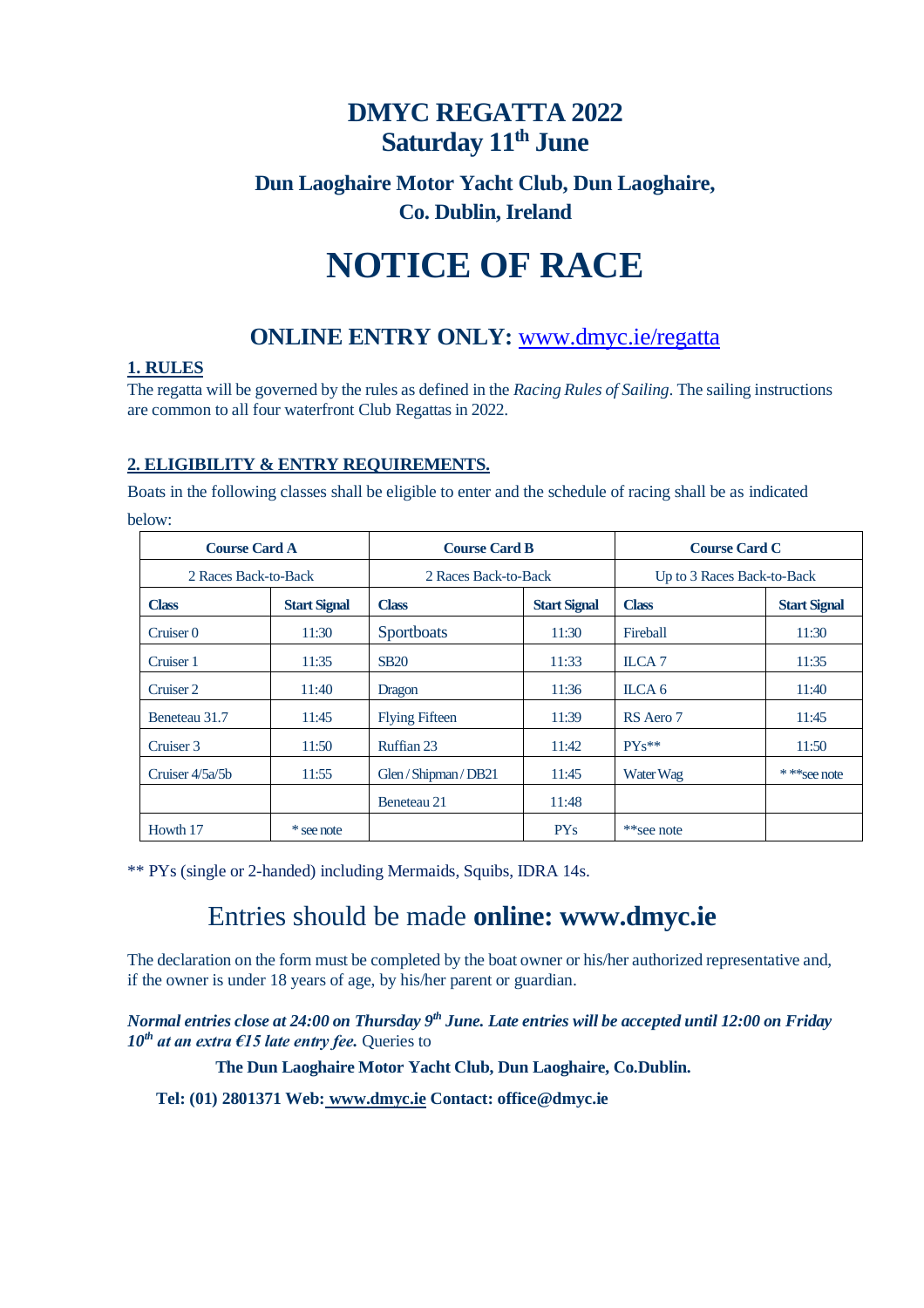#### **3. ENTRY FEES.**

Cruiser Class 0, 1, 2, 3, 4 and Cruiser 5a/5b - €70 (Prizes Awarded under progressive ECHO and IRC as appropriate) Beneteau 31.7 -  $\epsilon$ 70 (One Design and progressive ECHO)

Sportboats (GPRS), SB20, Dragon, Ruffian, Glen, Shipman, DB21, Beneteau 21 - €60

Howth 17, Flying Fifteen, Squib, Mermaid, PY 2-handed dinghy - €40

ILCA 7, ILCA 6, RS Aero 7, PY Single-handed dinghy - €30

#### **4. HANDICAPS and DIVISION of CLASSES.**

Fleets will be divided on the following basis (subject to the committee's right to allocate a boat to any class):

Boats in other Cruiser Classes will be divided on the basis of their ISA Standard ECHO Reference Handicap. **Class TCF Range**  Cruisers Class 0: 1.035 and above Cruisers Class 1: 0.980 to 1.034 Cruisers Class 2: 0.920 to 0.979 Cruisers Class 3: 0.820 to 0.919 Cruisers Class 5a: 0.959 and over – Cruisers 5b: 0.958 and under – Cruisers 4: 0.950 and over Cruiser 5 = Non Spinnaker, Mandatory Furler / Cruiser 4 = Non Spinnaker

Boats with ratings lower than minimum rating of the class above them may participate in that class but such boats shall accept the minimum rating of that class.

#### **6. SCORING**

All races sailing shall be scored (i.e no discard applies).

#### **7. PRIZES**

Prizes shall be awarded for 1<sup>st</sup>, 2<sup>nd</sup> and 3<sup>rd</sup> overall in all classes, subject respectively to a minimum of 2, 5 or 7 entries in a class. Prize giving will take place at approximately 18.00 at the DMYC on the day of the regatta. There will also be a prize for the 'best all ladies crew' boat.

#### **8. DISCLAIMER OF LIABILITY**

Competitors participate in the regatta entirely at their own risk. See rule 4, Decision to Race. The organizing authority will not accept any liability for material damage or personal injury or death sustained in conjunction with or prior to, during, or after the regatta.

#### **9. INSURANCE**

Each participating boat shall be insured with valid third-party liability insurance with a minimum cover of  $€1,500,000$  per event or the equivalent.

#### **10. ASHORE**

All Owners, Skippers and Crew will be Temporary Members of the DMYC on the day of the Regatta. There will be a barbecue (outside, weather permitting), and entertainment, after sailing.